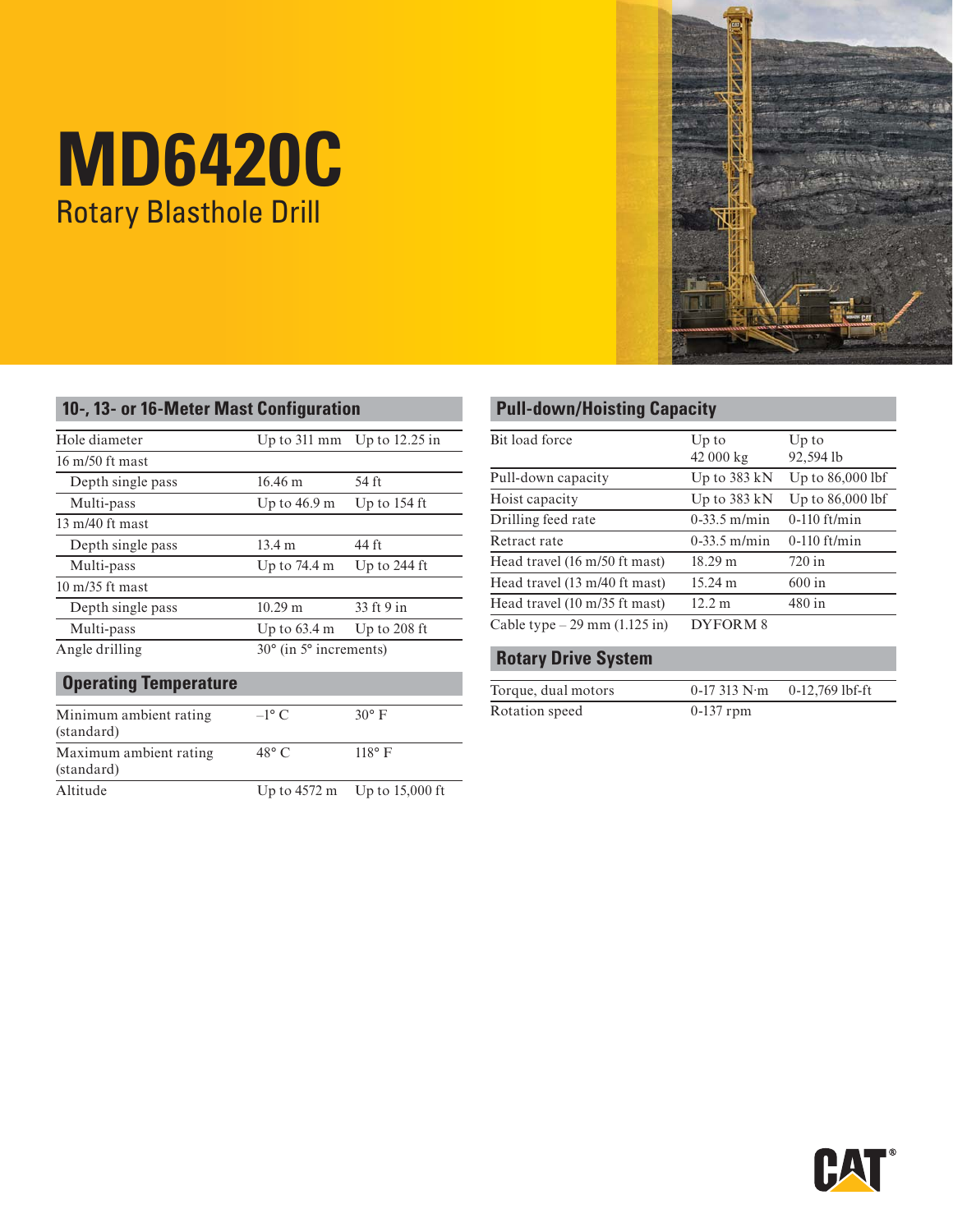# **MD6420C Rotary Blasthole Drill Specifications**

| <b>Type</b>                                         |                                             | <b>Poppit inlet, fixed displacement</b> |
|-----------------------------------------------------|---------------------------------------------|-----------------------------------------|
| Discharge air flow (sea level)                      | 56.6 m <sup>3</sup> /min                    | 2,000 ft <sup>3</sup> /min              |
| Maximum operating pressure                          | 6.9 bar                                     | $100$ psi                               |
| <b>Compressor (Optional)</b>                        |                                             |                                         |
| Type 1                                              |                                             | <b>Butterfly inlet, adjustable from</b> |
|                                                     | half to full displacement                   |                                         |
| Discharge air flow (sea level)                      | 73.56 m <sup>3</sup> /min                   | $2,600$ ft <sup>3</sup> /min            |
| Maximum operating pressure                          | 6.9 bar                                     | $100$ psi                               |
| Type 2                                              |                                             | <b>Poppit inlet, fixed displacement</b> |
| Discharge air flow (sea level)                      | $42.5 \text{ m}^3/\text{min}$               | 1,500 ft <sup>3</sup> /min              |
| Maximum operating pressure                          | 10.3/24.1/                                  | 150/350/                                |
|                                                     | 34.4 bar                                    | 500 psi                                 |
| Hi/low pressure switch,<br>bit oil injection system | 114 L                                       | $30$ gal                                |
|                                                     |                                             |                                         |
| Engine - C32 (standard)                             |                                             |                                         |
| Model                                               |                                             |                                         |
| Rated horsepower                                    | 775 kW                                      | C32, U.S. EPA Tier 2 equivalent         |
| Fuel tank                                           |                                             | $1,039$ hp                              |
|                                                     | 1514 L plus,<br>1703 L                      | 400 gal plus,<br>$450$ gal              |
|                                                     |                                             |                                         |
| <b>Engine - C32 (optional)</b>                      |                                             |                                         |
| Model                                               | C32, Tier 2 equivalent                      |                                         |
| Rated horsepower                                    | 680 kW                                      | $912$ hp                                |
| Fuel tank                                           | 1514 L plus,                                | 400 gal plus,                           |
|                                                     | 1703 L                                      | $450$ gal                               |
| <b>Operator's Cab</b>                               |                                             |                                         |
| Location                                            | To the right from the mast if               |                                         |
|                                                     |                                             | facing rear deck from the rear end      |
| Type                                                | Shock-mounted; two-man,                     |                                         |
|                                                     | integrated FOPS certified                   |                                         |
| Floor area                                          | $4.85 \text{ m}^2$                          | 52.22 ft <sup>2</sup>                   |
| Height inside                                       | 2146 mm                                     | 84.50 in                                |
| Windows (tinted safety glass                        | 14 mm                                       | $0.56$ in                               |
| laminated in rubber mounting)                       |                                             |                                         |
| Number of windows                                   | 12                                          |                                         |
| Number of doors                                     | Two (2) with windows<br>(included in above) |                                         |
| Climate control                                     | Roof-mounted, AC/heating/                   |                                         |
|                                                     | pressurizing unit                           |                                         |
| Other                                               |                                             | Window wipers and washers               |

#### 'ols

- tions/maintenance manuals and all schematics are stored monitor
- h control system display text ex-factory. May be changed to languages by dealer.
- engine shut down timer
- erformance and monitoring/diagnostics system
- onic compressor control
- onic control
- itoring
- mostic system
- indicators
- low tram speed select (high only when mast is down) interlock
- touch screen control
- lock indicator
- (Electronic Control Module) provides fast and reliable control drill functions
- drive gearbox temperature sensor
- y head RPM gauge digital
- interlock, machine outside stability limits
- interlock, pipe in hole
- interlock, mast up and locked or down and parked
- ram interlock
- nvironment control (AC, filter indicator, heat, fan speeds)
- ositioner sensor
- lepth meter
- unction interlock, mast up and locked
- y torque control
- clear interlock, rotary drive clear of carousel
- interlock
- ressure sensor
- I rotary head travel stop
- g for terrain interface provided
- ype engine gauges

#### **rcarriage**

| Number of rollers on each side        | 13                            |  |
|---------------------------------------|-------------------------------|--|
| Rock guards/chain guards              | Standard full-length guards   |  |
| Maximum drive horsepower<br>per track | $216$ kW<br>$290$ hp          |  |
| <b>Brakes</b>                         | Spring set, hydraulic release |  |
| Brake release                         | Automatic                     |  |
| Tram speed maximum                    | $2.27$ km/h<br>$1.41$ mph     |  |
| Gradeability mast down                |                               |  |
| CDH (cab down hill)                   | 25%                           |  |
| CUH (cab up hill)                     | 13%                           |  |
| Front                                 | Three-point oscillating type  |  |
| Track adjustment means                | Hydraulic with grease gun     |  |
| Track drive disconnect                | Standard (manual)             |  |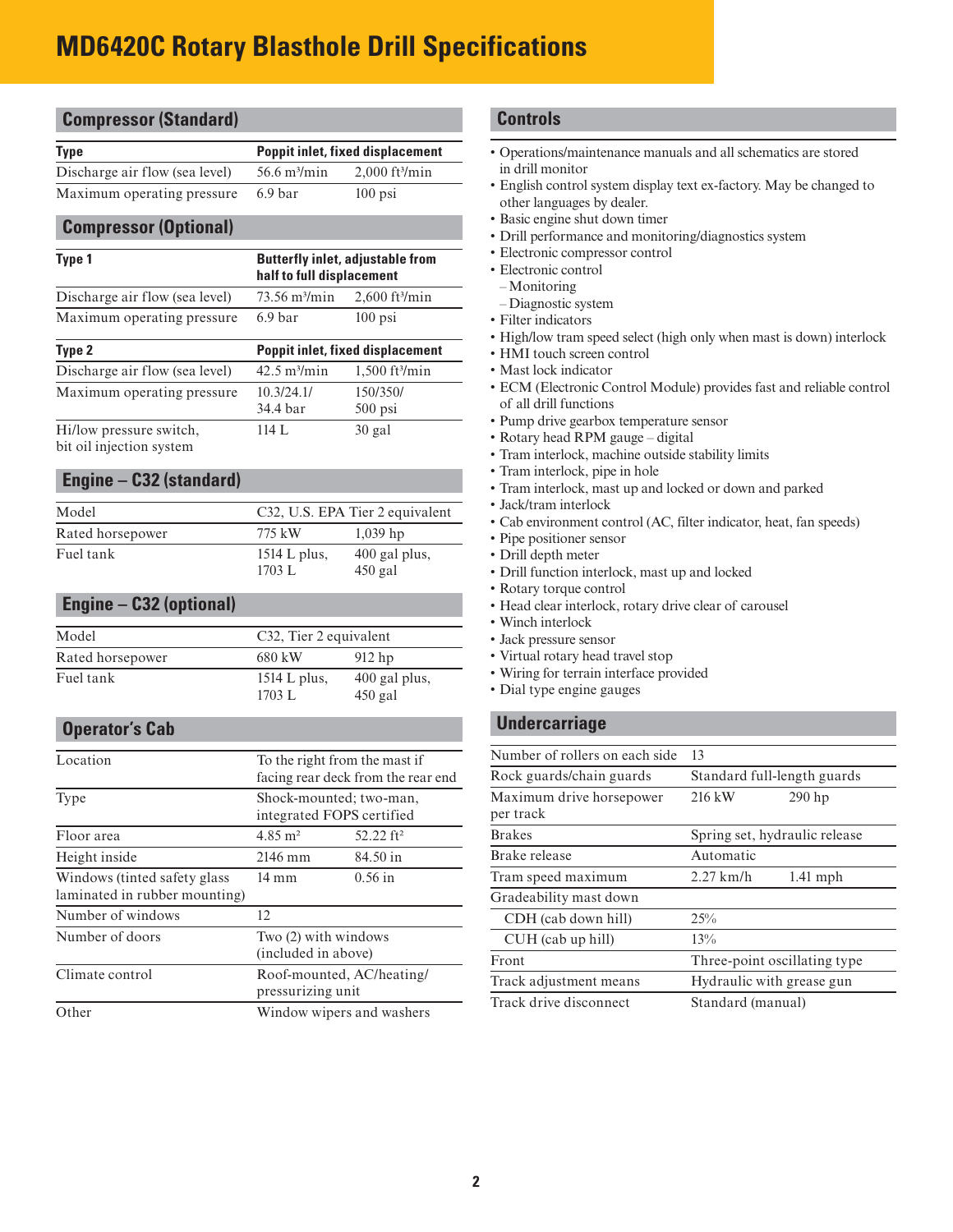# **MD6420C Rotary Blasthole Drill Specifications**

#### **Mainframe, Decks and Walkways**

Machine deck Access both sides

Jacks, mast pivot and deck Welded integrally to mainframe

#### **Base Machine**

- Fuel tanks isolation valves
- Hydraulic tank with isolation valves and interlocks
- Slip resistant decks and walkways
- 3217 L (850 gal) fuel, (two tanks mounted under engine/compressor) with manual and remote fill
- Bolt-on hand rails with kick plates
- Cat® maintenance free batteries
- Stainless battery box, sliding drawer type
- Remote jump start terminals
- Tow hooks (front end)
- Lift lugs (for base machine minus mast)
- Walkways around the drill, 360 degrees
- Swing up steps, access/egress
- Self-closing gates
- Two stage mast raise cylinders
- Fixed dust curtains four sides

#### **Leveling Jacks**

| Number                  | 4                |            |
|-------------------------|------------------|------------|
| Lift capacity $-$ each  | 428 kN           | 96,163 lbf |
| Pad diameter            |                  |            |
| Non-drill end           | 762 mm           | 30 in      |
| Drill end               | $914 \text{ mm}$ | 36 in      |
| Stroke on non-drill end | $152 \text{ cm}$ | 60 in      |
| Stroke on drill end     | $122 \text{ cm}$ | 48 in      |

#### **Drill Table and Work Deck**

Table height off ground 1448 mm 57 in

- Pipe loading guide roller
- Stationary rear deck
- Left rear swing gated handrail (dual gate design)
- Rear deck bit storage box with aluminum cover
- Hydraulic viewing hatch with LED hatch viewing spot light

#### **Accessories, Tools and Handling Equipment**

#### **Shock Sub (DTH Application)**

• Thread – API reg.  $140 \text{ mm} (5.5 \text{ in})$ 

#### **Top Adapter Sub**

- Diameter depends on pipe diameter
- Top thread API reg.  $140 \text{ mm} (5.5 \text{ in})$
- Bottom thread 6 BECO

#### **Bit Sub (Rotary Application)**

- Top thread 6 BECO
- Bottom thread API reg. 168 mm (6.625 in)
- Table bushing roller-type or two-piece with replaceable liner

#### **Pipe Rack (Inside the Mast)**

• Carousel with stationary pods and breaker plates

#### **16 m Configuration**

- 7.62 m (25 ft)  $\times$  2 as starter and four pieces of 7.62 m (25 ft) in carousel
- Outside diameter 194 mm  $(7\frac{5}{8} \text{ in})$  or 219 mm  $(8\frac{5}{8} \text{ in})$

#### **13 m Configuration**

- 12.2 m (40 ft) starter and five pieces of 12.2 m (40 ft) in carousel
- Outside diameter 194 mm  $(7\frac{5}{8}$  in) or 219 mm  $(8\frac{5}{8}$  in)

#### **10 m Configuration**

- 10.66 m (35 ft) starter and five pieces of 10.66 m (35 ft) in carousel
- Outside diameter 194 mm  $(7\frac{5}{8}$  in) or 219 mm  $(8\frac{5}{8}$  in)
- Length of drill  $-10.67$  m (35 ft)

#### **Winch System**

- Rating 1588 kg (3,500 lb)
- Cable size 13 mm  $(0.5 \text{ in})$

#### **Pipe Handling**

- Deck wrench
- Fixed cable pipe catcher or optional hydraulic safety arm/pipe catcher with drill function interlock, when pipe catcher is not closed
- Removable or optional hydraulic bit basket
- Lifting bail-drill pipe/bit sub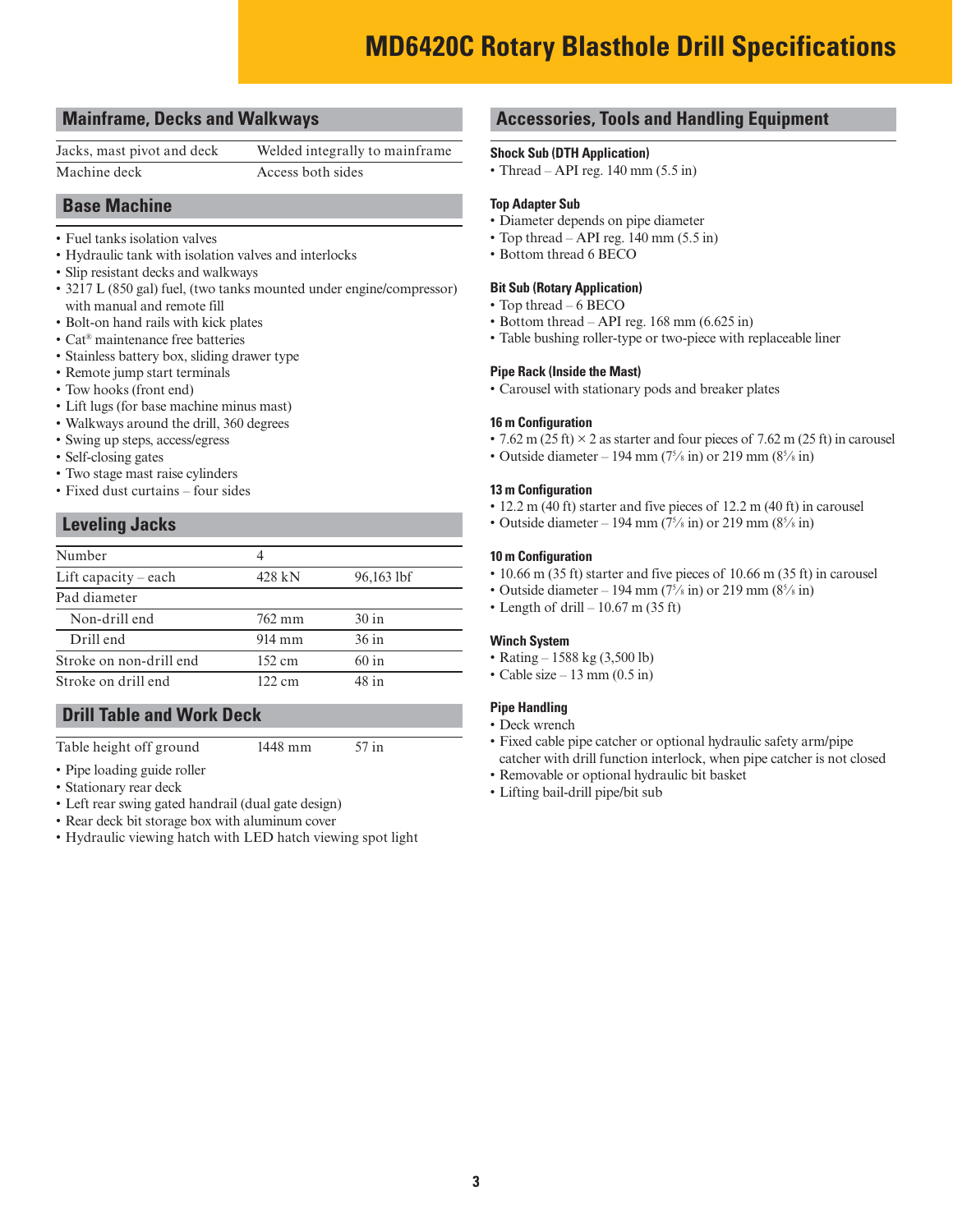# **MD6420C Rotary Blasthole Drill Specifications**

# **Dimensions**

All dimensions are approximate.



|                  | 10 m Mast | 13 m Mast         |           | 16 m Mast        |           |
|------------------|-----------|-------------------|-----------|------------------|-----------|
| $6.82 \text{ m}$ | 22.4 ft   | $6.82 \text{ m}$  | $22.4$ ft | $6.82 \text{ m}$ | $22.4$ ft |
| 13.4 m           | 44 ft     | 15.8 m            | 52 ft     | 18.9 m           | $62$ ft   |
| 12.9 m           | $42.5$ ft | 12.9 m            | $42.5$ ft | 12.9 m           | $42.5$ ft |
| 14.8 m           | $48.5$ ft | 14.8 <sub>m</sub> | $48.5$ ft | 14.8 m           | $48.5$ ft |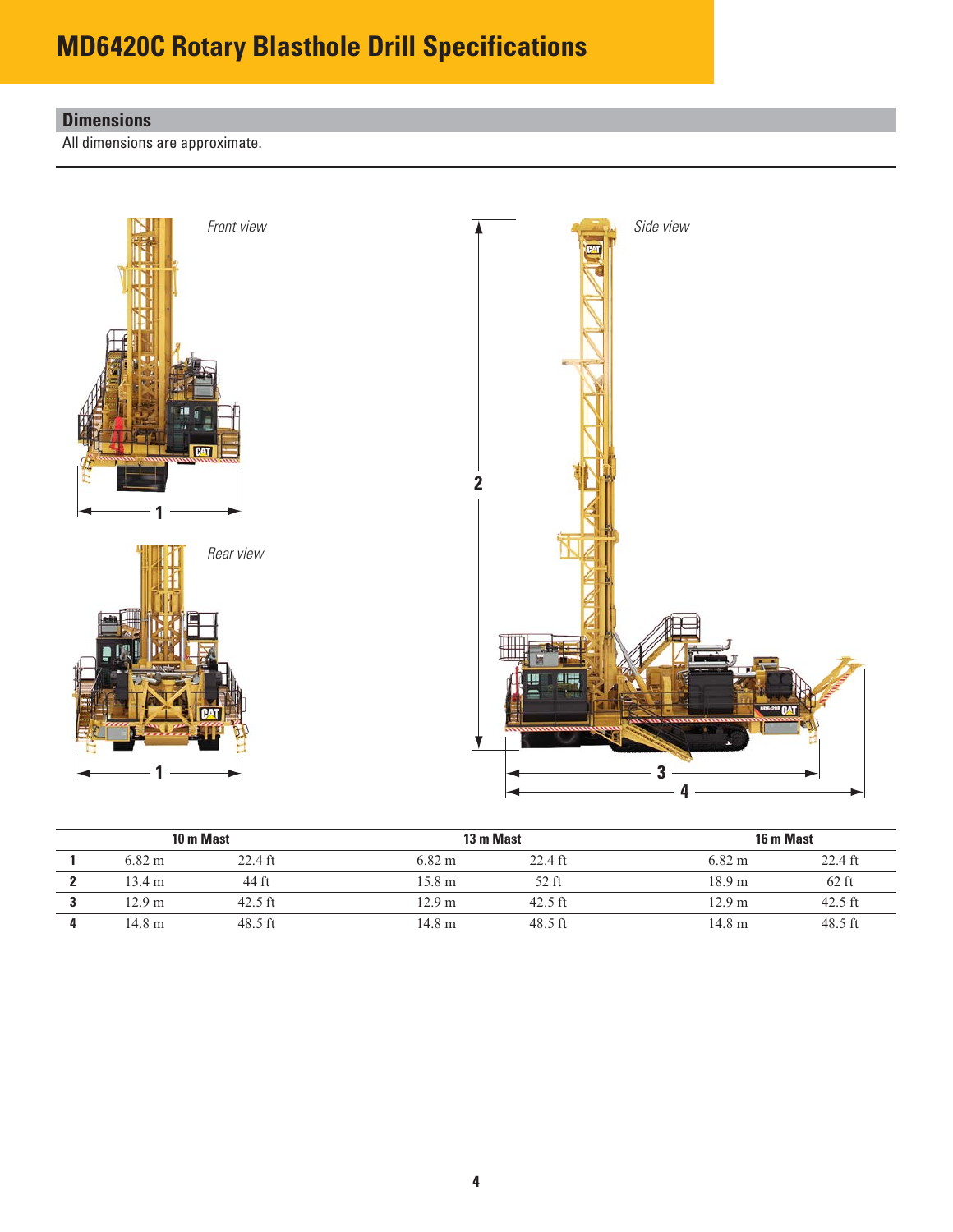### **Standard Equipment**

#### Standard equipment may vary. Consult your Cat dealer for details.

#### **POWER TRAIN**

- Engine, Cat C32, Tier 2 equivalent, 1,800 rpm
- Manifold covers, turbo and exhaust
- Engine fire frame
- Fire wall, engine and hydraulic drive
- Exhaust pipe blankets

#### **MAST**

- Hole diameter, up to 311 mm  $(12<sup>1</sup>/4 \text{ in})$
- Rated capacity, up to 383 kN (86,000 lbf)
- Pulldown/hoist system, single cylinder
- Rotary drive, dual motors
- 0-137 rpm, 0-17 313 N·m (0-12,769 lbf-ft) maximum torque
- Angle drilling, up to 30 degrees
- Mast locks and indicator in cab
- Auto cable tensioning system
- Hydraulic Operated Break-Out wrench (HOBO)
- Shear bolt deck wrench cover
- Dust hood with hinged quick change dust seal
- Remote thread lube system
- Mast lanyard mounting plates

#### **OPERATOR ENVIRONMENT**

- Cab, shock mounted, insulated
- Two-man extra-large FOPS
- Operator seat with air suspension
- Trainer's seat
- Operator's console: split with stainless steel panels and back-lit gauges
- Electric controls for drilling, tramming, leveling and auxiliary functions
- Dome lights, overhead interior
- Dash light
- Two (2) hinged doors, heavy duty latching
- Twelve (12) windows
- Full front drill window
- Roof window, with protective cage
- Windshield wipers, washer tank kit
- Air conditioning/heating/pressurizing roof mounted, hydraulic driven
- Cab ladder, roof platform and railing
- Electric horn
- Slope indicators
- CD stereo kit with speakers
- 24V to 12V converter
- Operations/maintenance manuals
- English control system display text may be
- changed to other languages • Electronic Control Module (ECM)
- HMI touch screen control
- 
- Drill performance monitoring and diagnostics system • Drill depth meter
- Travel stop, virtual rotary head
- Jack/tram interlock
- Tram interlock, pipe in hole
- Tram interlock: mast up and locked or down and parked
- Mast lock indicator
- Tram speed select interlock: high only when mast is down
- Tram interlock: machine outside stability limits
- Drill function interlock mast up and locked
- Head clear interlock: rotary drive clear of carousel
- Winch interlock
- Pipe positioner sensor
- Jack pressure sensor
- Rotary head RPM gauge, digital
- Rotary torque control
- Electronic compressor control
- Filter indicators
- Pump drive gearbox temperature sensor
- Dial type engine gauges
- Basic engine shut down timer
- Cab environment control: AC, filter indicator, heat, fan speeds
- Wiring for terrain interface

#### **SAFETY AND SECURITY**

- Air hose safety sleeves (whip socks)
- Hinged protective cage: for drill view window
- Battery and starter disconnects with lock-outs
- Eight (8) engine shut down buttons
- Tram alarm
- Strobe beacon on: – Cab and front left side of drill – Clearance light, mast crown
- Twenty (20) lights for night drilling
- Two (2) closed circuit cameras (front and left side) with monitor in cab

**5**

#### **COOLING**

- Shutdown switch, low coolant level
- Cooler fans, variable speed, ECM

#### **FRAMES**

- Four (4) leveling jacks:
- $-Two(2) \times 121.9$  cm (48 in) rear
- $-Two$  (2)  $\times$  152.4 cm (60 in) front
- Tow hooks, front end
- Lift lugs, for base machine without mast
- Mast raise cylinders, two stage
- Walkways, around the drill, 360 degrees
- Decks and walkways, slip resistant
- Hand rails, bolt-on, with kick plates
- Swing up steps, access/egress
- Self-closing gates
- Stationary, rear deck
- Hydraulic viewing hatch with LED hatch viewing spot light
- Fixed dust curtains, four sides
- Rear deck bit storage box with aluminum cover
- Pipe loading guide roller

– 3217 L (850 gal) fuel – Manual and remote fill – Isolation valves

• Fuel tanks:

and interlocks

• Filter kit, 50 hours • Foam injection connection

• Return filters, hydraulic

and motors

• Left rear swing gated handrail, dual gate

–Two (2) tanks mounted below deck

• Hydraulic tank with isolation valves

• Cat maintenance free batteries • Battery box, stainless, sliding drawer • Cat remote jump start terminals

**OTHER STANDARD EQUIPMENT** • Standard Caterpillar colors

• Loop filters between hydraulic pumps

• Auto lubrication system, centralized • Feed traveling sheave lube provision • Hydraulic pressure test points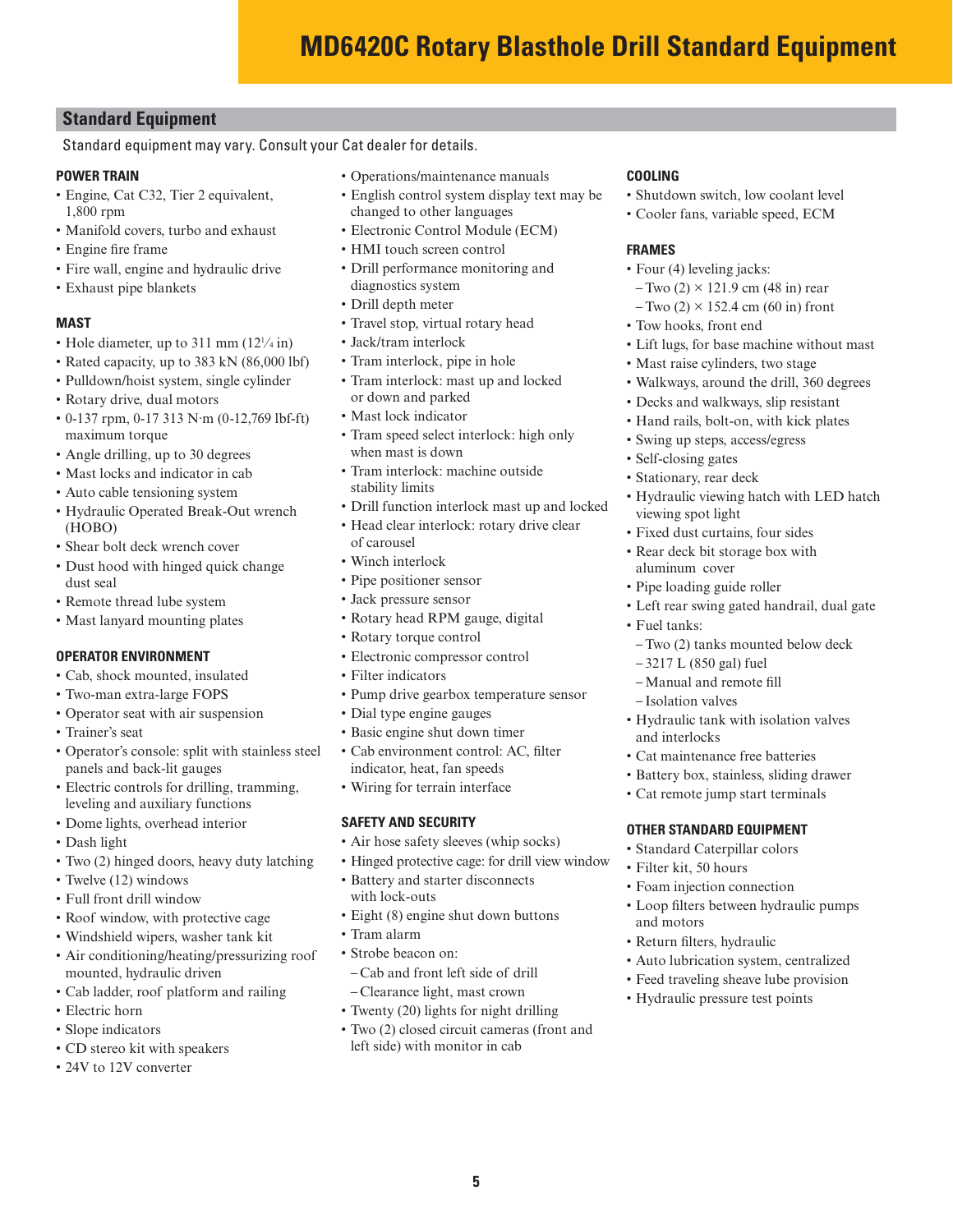### **Mandatory Attachments**

#### **POWER TRAIN**

#### **Engine and Compressor**

- Low horsepower package
- –Engine: Tier 2 equivalent, 680 kW (912 hp), 1,800 rpm
- $-$  Compressor: 56.6 m<sup>3</sup>/min (2,000 ft<sup>3</sup>/min) @ 6.9 bar (100 psi), 1,800 rpm, poppit inlet
- –Fixed displacement
- High horsepower package
- –Engine: Tier 2 equivalent, 775 kW (1,039 hp), 1,800 rpm
- $-$  Compressor: 42.5 m<sup>3</sup>/min (1,500 ft<sup>3</sup>/min) @ 10.3/24.1/34.5 bar (150/350/500 psi), 1,800 rpm, poppit inlet
- Hi/low pressure switch, bit oil injection system, 114 L (30 gal) for DTH
- –Fixed displacement
- High horsepower package
- –Engine, Tier 2 equivalent, 775 kW (1,039 hp), 1,800 rpm
- $-$  Compressor: 73.6 m<sup>3</sup>/min (2,600 ft<sup>3</sup>/min) @ 6.9 bar (100 psi), 1,800 rpm, butterfly inlet
- Adjustable from half to full displacement

#### **MAST**

#### **Mast, Pipe Carousel, 10 m**

- $\cdot$  10 meter mast, five (5) pipe carousel
- Mast:
- $-Up$  to 10.29 m (33 ft 9 in) single pass hole depth
- Drill on tracks, changing bit above deck
- Single pass hole using one (1) each 10.67 m (35 ft) length drill pipe
- With bit sub 76 cm (30 in)
- Carousel:
- –Five (5) pipe capacity allowing 63.39 m (208 ft) total hole depth
- $-$  Pipe diameter 194 mm (7 $\frac{5}{8}$  in) or 219 mm (85 ⁄8 in)
- $-10.67$  m (35 ft) length drill pipe (drill pipe not included)
- –Bit load with one pipe up to 41 347 kg (91,152 lb)
- Winch 3629 kg (8,000 lb), with 1588 kg (3,500 lb) lift capacity

#### **Mast, Pipe Carousel, 13 m**

- $\cdot$  13 meter mast, five (5) pipe carousel, with additional mast rest
- Mast:
- Up to 13.4 m (44 ft) single pass hole depth
- Drill on tracks, changing bit above deck – Single pass hole using one (1) each 12.19 m (40 ft) length drill pipe with bit sub 229 cm (90 in)
- Carousel:
- –Five (5) pipe capacity allowing 74.37 m (244 ft) total hole depth
- $-$  Pipe diameter 194 mm (7 $\frac{5}{8}$  in) or 219 mm (85 ⁄8 in)
- $-12.19$  m (40 ft) length drill pipe (drill pipe not included)
- –Bit load with one pipe up to 41 563 kg (91,630 lb)
- Winch 3629 kg (8,000 lb), with 1588 kg (3,500 lb) lift capacity

#### **Mast, Pipe Carousel, 16 m**

- 16 meter mast, four (4) pipe carousel, with additional mast rest
- Upper roller pipe catcher arm with drill function interlock when pipe catcher is not closed
- Mast:
- Up to 16.46 m (54 ft) single pass hole depth
- Drill on tracks, changing bit above deck
- Single pass hole using two (2) each 7.62 m (25 ft) length drill pipe
- With bit sub 231 cm (91 in)
- Carousel:
- –Four (4) pipe capacity allowing 46.93 m (154 ft) total hole depth
- $-$ Pipe diameter 194 mm (7 $\frac{5}{8}$  in) or 219 mm (85 ⁄8 in)
- $-7.62$  m (25 ft) length drill pipe (drill pipe not included)
- –Bit load with two pipes up to 42 000 kg (92,594 lb)
- Winch 3629 kg (8,000 lb), with 1588 kg (3,500 lb) lift capacity

#### **Rotary Application**

- Mast, 10 m diameter, 194 mm  $(7\frac{5}{8}$  in) or 219 mm (85 ⁄8 in)
- $-$ Tooling 194 mm  $(7\frac{5}{8}$  in) or 219 mm  $(8<sup>5</sup>/s)$  in diameter
- Roller bushing
- –Bit sub 76.2 cm (30 in) long
- –Five (5) pipe retainer
- Mast,  $13 \text{ m}$  diameter,  $194 \text{ mm}$   $(7\frac{5}{8} \text{ in})$ or 219 mm  $(8^5/s \text{ in})$
- $-$ Tooling 194 mm  $(7\frac{5}{8}$  in) or 219 mm (85 ⁄8 in) diameter
- Roller bushing
- –Bit sub 228.6 cm (90 in)
- –Five (5) pipe retainer
- Mast,  $16 \text{ m}$  diameter,  $194 \text{ mm}$   $(7\frac{5}{8} \text{ in})$ or 219 mm (85 ⁄8 in)
- $-$  Tooling 194 mm  $(7<sup>5</sup>/s)$  in or 219 mm (85 ⁄8 in) diameter
- Roller bushing
- –Bit sub 228.6 cm (90 in)
- –Four (4) pipe retainer

#### **DTH Application**

- Mast,  $10 \text{ m}$  diameter,  $194 \text{ mm}$  ( $7\frac{5}{8}$  in) or 219 mm  $(8^5/s \text{ in})$ 
	- $-$ Tooling 194 mm  $(7\frac{5}{8}$  in) or 219 mm (85 ⁄8 in) diameter
- Split bushing
- Customer supplied bit sub
- –Five (5) pipe retainer
- Mast,  $13 \text{ m}$  diameter,  $194 \text{ mm}$   $(7\frac{5}{8} \text{ in})$ or 219 mm (85 ⁄8 in)
- $-$  Tooling 194 mm  $(7<sup>5</sup>/s)$  in or 219 mm (85 ⁄8 in) diameter
- Split bushing
- Customer supplied bit sub
- –Five (5) pipe retainer
- Mast, 16 m diameter, 194 mm  $(7\frac{5}{8}$  in) or 219 mm (85 ⁄8 in)
- $-$ Tooling 194 mm  $(7\frac{5}{8}$  in) or 219 mm  $(8<sup>5</sup>/s)$  in diameter
- Split bushing
- Customer supplied bit sub
- –Four (4) pipe retainer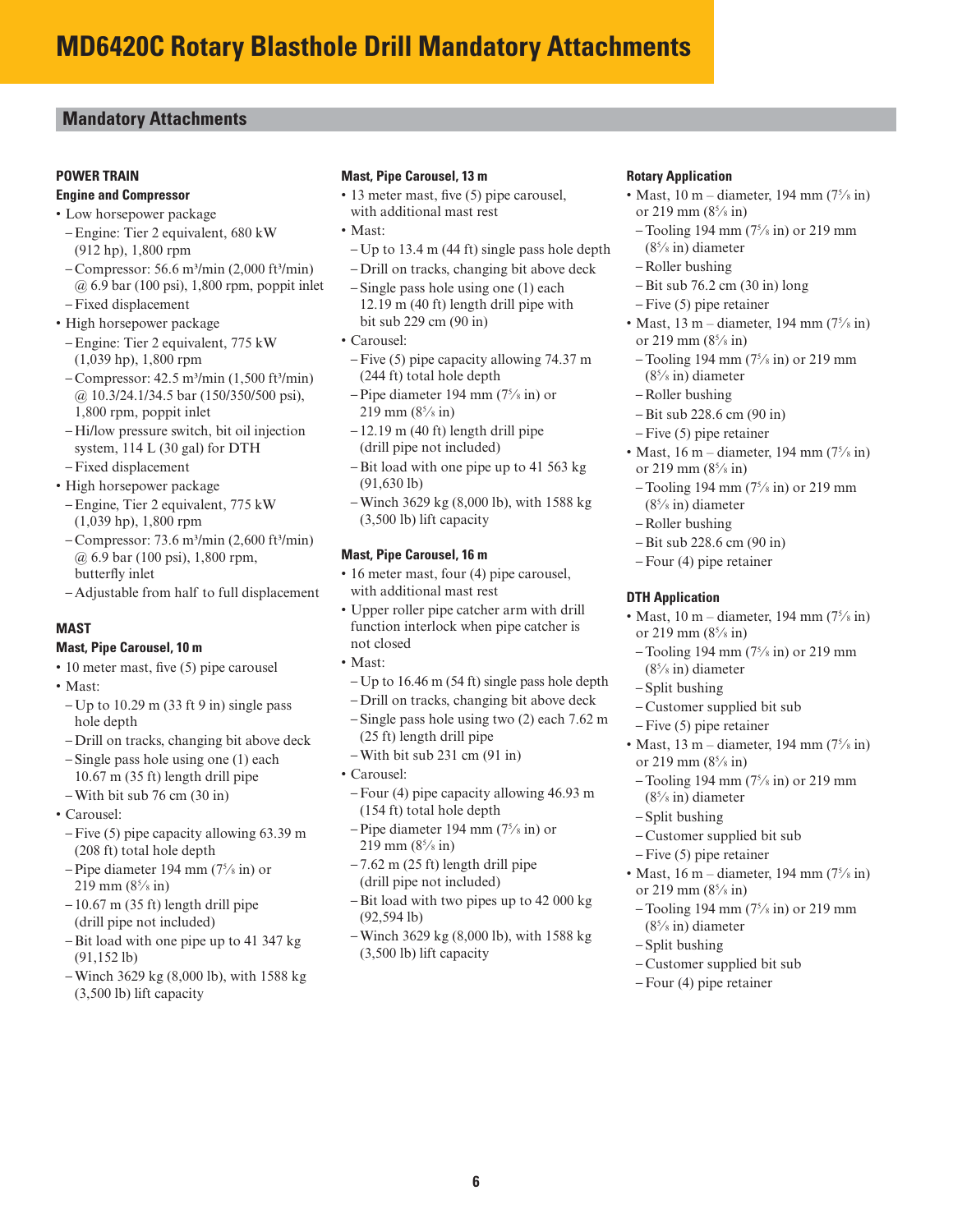### **Mandatory Attachments**

#### **Top Sub/Shock Sub**

- Top sub, rotary application
- Standard for rotary application, DTH cannot use top sub
- Shock sub, dual application
- DTH has to use shock sub, optional for rotary application
- Shock sub with crossover sub, rotary or DTH

#### **Deck Wrench**

- Deck wrench, with bit basket
- Deck wrench with hydraulically operated bit basket

#### **Drill Pipe Catcher**

- Pipe catcher, fixed cable
- Pipe catcher, hydraulic drill function interlock

#### **UNDERCARRIAGE**

- Undercarriage, 750 mm (29.53 in)
- Undercarriage with full length rock guards and tram distance meter
- $-750$  mm (29.53 in) triple grousers
- Used for soft ground application
- Undercarriage, 600 mm (23.62 in)
- Undercarriage with full length rock guards and tram distance meter
- 600 mm (23.62 in) triple grousers
- Used for hard ground application

# **OPERATOR ENVIRONMENT**

#### **Control Group**

- Standard (includes all parts listed under standard equipment)
- Deluxe (includes standard machine control group features) plus:
- Auto leveling and retract
- Automation/operator assist auto angle
- Ultra (includes deluxe control group features) plus:
- Auto drilling, excluding pipe change
- One-touch drilling is only applicable when using single pass drilling

#### **FUEL SYSTEMS**

- Fast fill, full service, rotary
- Full service center, fill and evacuation fuel, compressor, coolant, engine oil, hydraulic and gear box
- 500 hours engine oil reserve system

#### **COOLING**

- Climate, standard climate range
- Ambient temperature range: –1° C (30° F) to 48° C (118° F)
- $-Cab$  cooling to 19 $\degree$  C (66 $\degree$  F)
- Safety laminated tinted glass
- Hot climate
- Ambient temperature range:  $-1^{\circ}$  C (30° F) to 52° C (126° F)
- Cab cooling to  $19^{\circ}$  C (66 $^{\circ}$  F)
- Safety laminated tinted glass
- Window shades
- High temp hydraulic oil
- High temp compressor oil

#### **DUST SUPPRESSION**

- No dust suppression
- Water injection, 2324 L (614 gal) – One (1) tank with 1378 L (364 gal)
	- –Two (2) tanks with 473 L (125 gal) each
	- Fast fill water system
	- Stainless steel plumbing
	- –ECM control of water injection pump interlock
	- Water flow meter/current control and tank level

#### **STAIRS**

- Frame, Standard
- Includes basic mainframe and deck features plus:
- Fixed stairs to main deck cab area, on cab side of frame
- Frame, Ultra
	- Includes basic mainframe and deck features plus:
	- Cascading, self-leveling stairs to main deck cab area
	- Stairs on cab side of the frame
	- Switched walkway lighting at ground and deck levels
	- Tram interlock if stairs are down